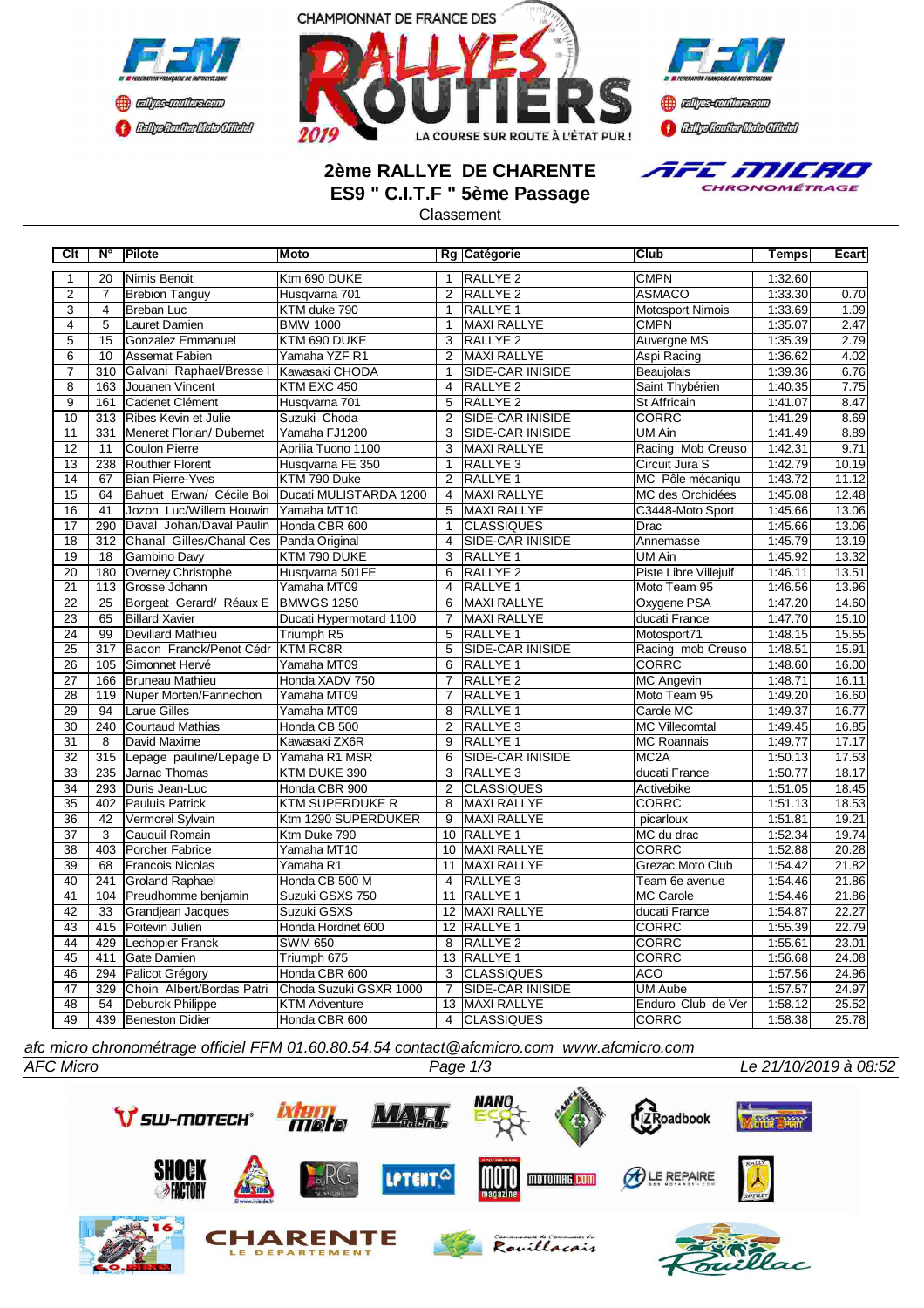



#### 2ème RALLYE DE CHARENTE ES9 " C.I.T.F " 5ème Passage Classement



| Clt             | N°  | Pilote                                 | Moto                  |                | Rg Catégorie             | <b>Club</b>             | <b>Temps</b> | Ecart   |
|-----------------|-----|----------------------------------------|-----------------------|----------------|--------------------------|-------------------------|--------------|---------|
| 50              | 292 | <b>IFortin Eric</b>                    | <b>BMW 80 GS</b>      | 5              | <b>ICLASSIQUES</b>       | <b>MNO</b>              | 1:58.49      | 25.89   |
| 51              | 296 | Pigeat Richard                         | Ducati 900 SUPERSPORT | 6              | <b>CLASSIQUES</b>        | Racing Mob Creuso       | 1:58.98      | 26.38   |
| 52              | 406 | Coppini Luigi                          | Kawasaki GTR          | 14             | <b>MAXI RALLYE</b>       | <b>CORRC</b>            | 1:59.42      | 26.82   |
| 53              | 426 | Dubuc Pierre-Adrien                    | Kawasaki ER6          | 9              | <b>RALLYE 2</b>          | <b>CORRC</b>            | 2:00.05      | 27.45   |
| $\overline{54}$ | 46  | Dosmas Philippe et Moniq               | <b>BMW GS 1200</b>    | 15             | <b>MAXI RALLYE</b>       | la main au panier       | 2:00.66      | 28.06   |
| 55              | 414 | <b>Blay Yohan</b>                      | <b>Honda CBRR</b>     | 14             | <b>RALLYE 1</b>          | <b>CORRC</b>            | 2:00.78      | 28.18   |
| 56              | 430 | Spinoza laurent                        | Honda CB 500          | 10             | <b>RALLYE 2</b>          | <b>CORRC</b>            | 2:01.05      | 28.45   |
| 57              | 291 | Theillac Thierry                       | Ducati SUPERSPORT 900 | $\overline{7}$ | <b>CLASSIQUES</b>        | MC Angoumoisin          | 2:01.06      | 28.46   |
| 58              | 162 | Dupuis-Maurin Valeryane                | Kawasaki ER6M         | 11             | <b>RALLYE 2</b>          | Drac                    | 2:01.21      | 28.61   |
| 59              | 123 | Moreau Loane                           | Triumph 675           | 15             | <b>RALLYE 1</b>          | <b>ASM</b> Armagnac Big | 2:01.37      | 28.77   |
| 60              | 303 | Crescenzo Sébastien                    | Honda CBR 900         | 8              | <b>CLASSIQUES</b>        | motosport71             | 2:01.53      | 28.93   |
| 61              | 59  | Stephan Pierre/Brunet Elo Triumph 1050 |                       | 16             | <b>MAXI RALLYE</b>       | Moto Team 95            | 2:03.34      | 30.74   |
| 62              | 412 | D'abrigeon Franck                      | Triumph 675           | 16             | <b>RALLYE 1</b>          | <b>CORRC</b>            | 2:03.79      | 31.19   |
| 63              | 21  | Maurel Eric                            | Aprilia Tuono 1100    | 17             | <b>MAXI RALLYE</b>       | Senas Durance           | 2:03.95      | 31.35   |
| 64              | 407 | Boisserie Philippe/Dideric             | BMW RT 1250           | 18             | <b>MAXI RALLYE</b>       | <b>CORRC</b>            | 2:04.11      | 31.51   |
| 65              | 51  | Pelaez Sylvain                         | Ducati Panigale V4    | 19             | <b>MAXI RALLYE</b>       | <b>CMPN</b>             | 2:05.24      | 32.64   |
| 66              | 233 | Colliot Philippe                       | <b>KTM 390</b>        | 5              | <b>RALLYE 3</b>          | Avenir Moto             | 2:05.42      | 32.82   |
| 67              | 27  | Vaugelade Jean-Pierre                  | Aprilia RSV4          | 20             | <b>MAXI RALLYE</b>       | <b>MC Argentonnais</b>  | 2:05.56      | 32.96   |
| 68              | 432 | <b>Richard David</b>                   | <b>KTM DUKE R</b>     | 12             | <b>RALLYE 2</b>          | <b>CORRC</b>            | 2:05.88      | 33.28   |
| 69              | 26  | Connan Yannick                         | Aprilia Tuono 1100    | 21             | <b>MAXI RALLYE</b>       | ducati France           | 2:06.24      | 33.64   |
| 70              | 167 | Molinet Denis                          | Kawasaki 650          | 13             | <b>RALLYE 2</b>          | Moto club Dauphino      | 2:07.29      | 34.69   |
| 71              | 438 | <b>Streiff Laurent</b>                 | Yamaha FZR 600        | 9              | <b>CLASSIQUES</b>        | <b>CORRC</b>            | 2:08.41      | 35.81   |
| $\overline{72}$ | 55  | <b>Lamour Marc</b>                     | Honda CBRX            | 22             | <b>MAXI RALLYE</b>       | MC DU VAL DE SE         | 2:09.70      | 37.10   |
| 73              | 330 | Quilbault Jimmy/Pesenti S Honda CBR    |                       | 8              | <b>ISIDE-CAR INISIDE</b> | MC Montgesnois          | 2:10.03      | 37.43   |
| $\overline{74}$ | 400 | Baudot Pascal                          | <b>BMW 1150 GS</b>    | 23             | <b>MAXI RALLYE</b>       | <b>CORRC</b>            | 2:10.79      | 38.19   |
| 75              | 246 | Dion Fabrice                           | Ktm DUKE 390          | 6              | <b>RALLYE 3</b>          | Fleur de lys            | 2:11.69      | 39.09   |
| 76              | 401 | Monostori Michel                       | <b>BMW TMT2</b>       | 24             | <b>MAXI RALLYE</b>       | <b>CORRC</b>            | 2:13.18      | 40.58   |
| $\overline{77}$ | 236 | Crescencio Pedro                       | Kawasaki NINJA 400    | 7              | <b>RALLYE 3</b>          | ASM-ACO                 | 2:14.78      | 42.18   |
| 78              | 408 | Pouilloux Jerome                       | Yamaha R1 1000        | 25             | <b>MAXI RALLYE</b>       | <b>CORRC</b>            | 2:14.90      | 42.30   |
| 79              | 251 | Germanique Pascal                      | KTM DUKE 390          | 8              | <b>RALLYE 3</b>          | <b>IMC Véro</b>         | 2:16.84      | 44.24   |
| 80              | 288 | Lachaize Philippe                      | Yamaha 600 XT         | 10             | <b>CLASSIQUES</b>        | MC des 2 Rives(24)      | 2:18.19      | 45.59   |
| 81              | 419 | Rudyk Trystan                          | Suzuki GSR 750        |                | 17 RALLYE 1              | <b>CORRC</b>            | 2:51.82      | 1:19.22 |

# **Abandons**

| 101<br>$\overline{\phantom{a}}$<br>™ | -lavien<br>$m \sim$<br>ᅫᄗᄉ<br>. | <br>--<br>n r<br>l Vomobr<br>ramana<br>าบฉ<br>I IVI | IF<br>VL<br>ΆI | `n n<br>-<br>$\mathbf{v}$ |  |
|--------------------------------------|---------------------------------|-----------------------------------------------------|----------------|---------------------------|--|

# **Non-Partants**

|    | <b>Schiltz Bruno</b>                          | Aprilia 1100            | <b>MAXI RALLYE</b>       | <b>ISMC Sens</b>   |
|----|-----------------------------------------------|-------------------------|--------------------------|--------------------|
| 44 | Basello Florent/Forillère L Honda Africa Twin |                         | <b>MAXI RALLYE</b>       | <b>ICORRC</b>      |
| 58 | Bourgeois Frédéric                            | <b>IKTM SUPERDUKE R</b> | <b>MAXI RALLYE</b>       | Carole MC          |
|    | 117 Brousté Laurent                           | Triumph R 675           | <b>RALLYE 1</b>          | <b>IMTTH</b>       |
|    | 164 Pétuaud-létang Bruno/Del                  | Husqvarna 701           | RALLYE <sub>2</sub>      | <b>PLV</b> Racing  |
|    | 165 Delorme Maxime                            | Husqvarna 701           | RALLYE <sub>2</sub>      | <b>ASM Bugey</b>   |
|    | 322 Capdeville Vincent/Fouet                  | Choda 1300              | <b>SIDE-CAR INISIDE</b>  | <b>ILMAP</b>       |
|    | 325 Eragne Olivier/Eragne Loi Yamaha FJ 1100  |                         | <b>ISIDE-CAR INISIDE</b> | lla main au panier |
|    | 410 Gorka Christophe/Vacher                   | Yamaha FZ6              | <b>RALLYE 1</b>          | <b>ICORRC</b>      |
|    | 413 Grammatico Loic                           | Honda CBRR              | <b>RALLYE 1</b>          | <b>ICORRC</b>      |
|    | 424 Sirgue Nicolas                            | <b>KTM DUKE 2</b>       | <b>IRALLYE 1</b>         | <b>ICORRC</b>      |

*afc micro chronométrage officiel FFM 01.60.80.54.54 contact@afcmicro.com www.afcmicro.com*